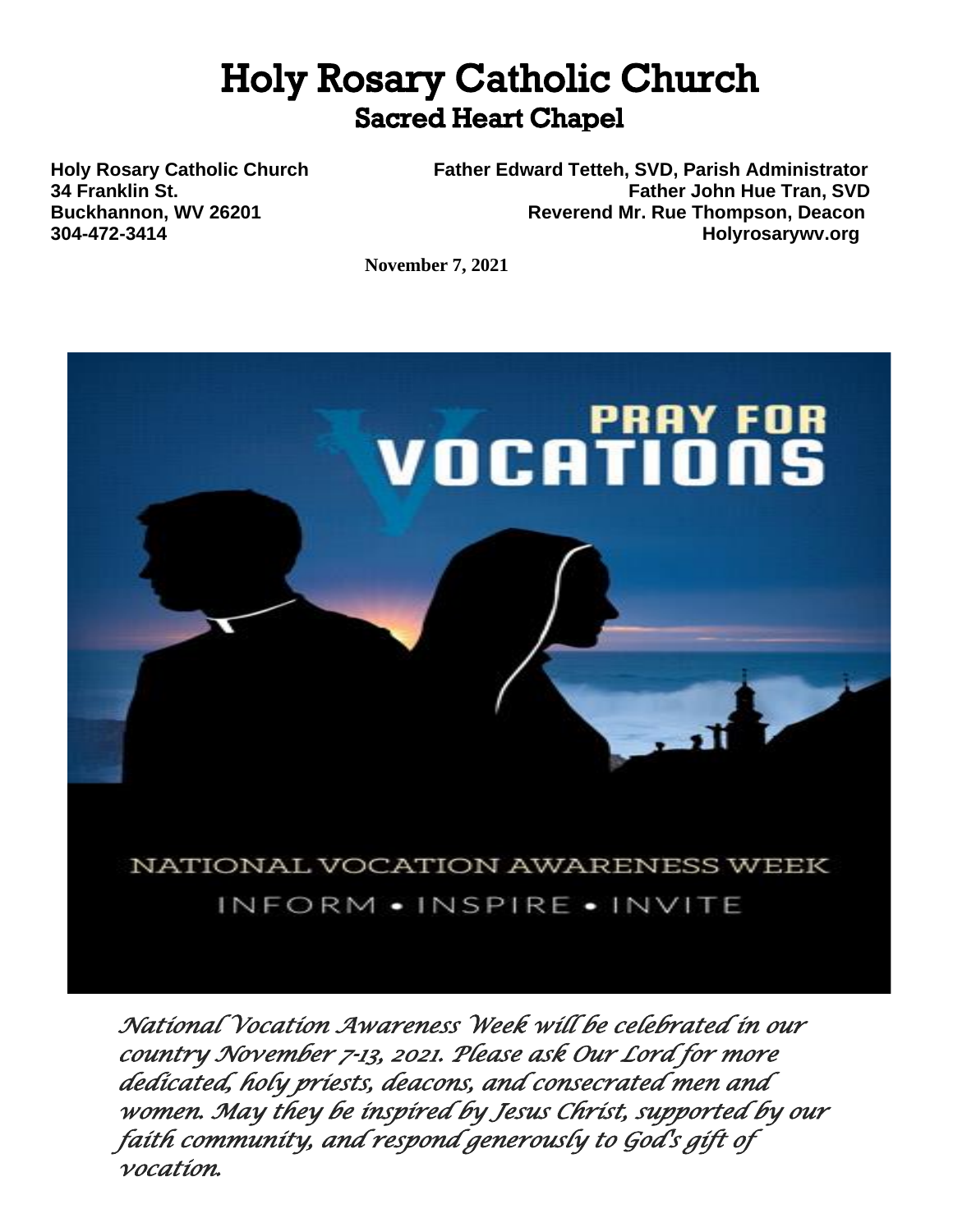# **Archdiocese for the Military Collection This Weekend**

This unique Archdiocese is faced with many challenges, including a severe shortage of Catholic priest-chaplains, a

flock spread out among military installations across the world, and constant transition. The AMS receives no funding from the military or the government and must rely solely on private donors. Catholic service members and their families, and veterans cared for in a Department of Veterans Affairs Medical Center, deserve the same faith opportunities as Catholics here at home; their faith should not be part of the sacrifices they make. Please be generous.

## **Praying the Rosary Before Mass**

Would you like to continue the rosaries before the weekend masses? Would you be willing to volunteer to lead the rosary one day per month? We would be starting at 6:30 on Saturday or 8:30 on Sunday morning. If you are interested, please contact Diana Thompson at 472-1947 or

dianathompson222@hotmail.com. If we have enough volunteers, we will set up a schedule.

# **Box of Joy: Due This Week**

The West Virginia Knights of Columbus

and Council 603 is promoting "Box of Joy" which is for poor international children who wish for just one gift. Your Box of Joy may be the only Christmas gift a



child receives. Every year, thousands of poor children experience a Christmas without hope. Burdened by poverty, their parents are simply too poor to provide anything but the most basic

necessities. These are children who may have never held a picture book, never worn a new shirt or never owned a

toy. Box of Joy is a ministry of Cross Catholic Outreach. See Mike Gasper for more boxes and additional information. All boxes will need to be returned to church by the first weekend in November, the 6<sup>th</sup> and 7<sup>th</sup>. If you forgot to bring your box, please contact Mike for more details. Thanks!

# **Blessing of Gravesites**

November is a month dedicated to our dearly

beloved who have died. During the month of November, Father Ed and Father John will be blessing the graves of your loved ones. If

# **Honoring Our Dearly Departed**

November is the month that we typically pray for those who have died. As part of our prayer, we at Holy Rosary will honor our deceased parishioners of the past year with candles on the altar in their honor during November. A candle will be placed in honor of:

Gene Stump Jeanette Willett Patricia Fallon Rodger Lundell William Stalnaker Francis Tad Boyle Martha Rose McNeal Louise Helmick Roland Ron Byrd Shirley Helmick Denna Bayless Steven Jarrell Amelia Derico

you would like to schedule a blessing, please contact the rectory.

## **Need Quiet Time for Prayer in the Church?** Please, if you need quiet time with the Lord in the

Church, do not hesitate to call the Parish Office or Father Ed

# Remembering the Dead

During the month of November, we especially remember our beloved dead with prayers, thoughts and Mass intentions. We are called to "remember our sisters and brothers who have gone to their rest." (Eucharistic prayer II) During this month, we will have our Remembrance Book but the process will be a bit different this year because of Covid. Please feel free to place all the names of your beloved dead on a piece of paper and place it in the collection basket. We will be happy to inscribe the names of those whom you wish to remember in this book for you, to avoid excessive touching of the book. The book will be kept on the side altar during November and we will pray for all of these special people during the month of November. Thank you for understanding this new process.

#### **Confraternity of St. Nicholas** *For the Protection of All Children*

The Diocese of Wheeling-Charleston is establishing the Confraternity of St. Nicholas and you are invited to join. Members of the Confraternity will seek St. Nicholas' intercession for the protection of all youth from sexual abuse, human trafficking, pornography, and scandal. They will do so by prayer, fasting and good works. Members enjoy the intercession of St. Nicholas, great wonder worker, Bishop and patron of children. Online requests can be made at: dwc.org/evangelization-and-catechesis/confraternityof-st-nicholas. Written requests for admission can be sent to: Confraternity of St. Nicholas, 1311 Byron St., Wheeling, WV 26003.

## **Our Sympathies**

Our sympathies are extended to Laurie Sims on the loss of her mother, Joan Wise, on October 30 in Wisconsin. Our prayers are with you and your

family, Laurie! May God grant eternal rest to your mother and peace and comfort for you!

# **St. Joseph Sunday Missals**

The 2022 St. Joseph Sunday Missals are available for purchase in Marist Hall. The cost is \$3.50, and you may place your payment in the manila envelope provided by the missals.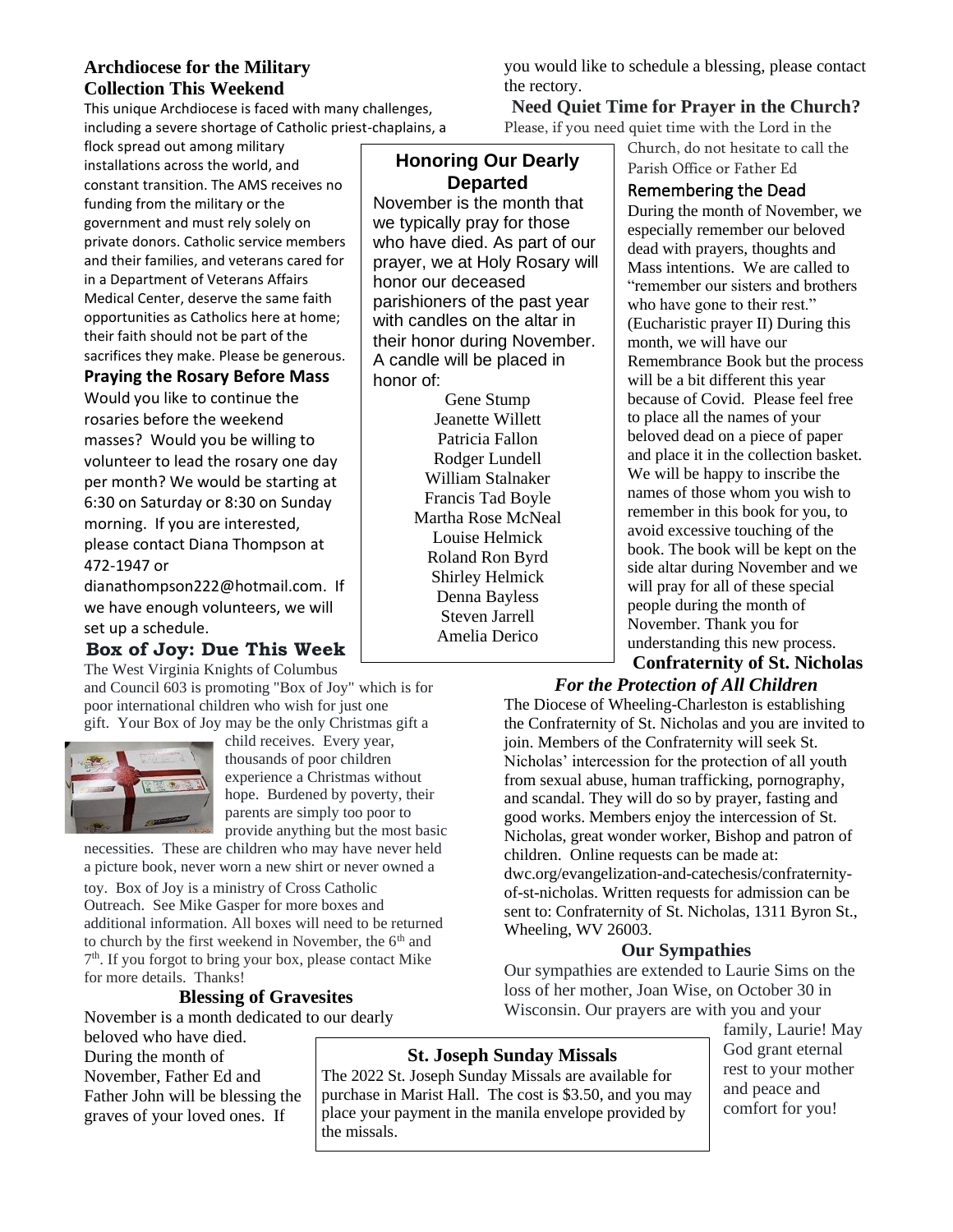

Earlier this year, Pope Francis announced a worldwide synod to focus on the life and mission of the Church as we move forward together. The theme for this synod is, "For a Synodal Church: Communion, Participation and Mission." Pope Francis has asked us, the People of God, to take part in the synod-to "journey together" with our brothers and sisters in Christ along the path of renewal, guided by the Holy Spirit. The Holy Father has asked that every parish in the Diocese participate in this synod to listen to the living voice of the entire People of God.

Our parish will conduct synodal listening sessions on:

#### Questions 1-5: 6:30, Tuesday, December 7, 2021

Questions 6-10: 6:30pm, Thursday, December 9, 2021

Questions 1-5: 1pm, Tuesday January 11, 2022

Questions 6-10: 1pm, Thursday, January 13, 2022

Make Up sessions for Snow Days: 1pm, Tuesday, January 18, and January 20, 2022

All sessions will be held in the Holy Rosary parish hall.

The sessions will provide an opportunity for every member of our parish community to share our thoughts and feelings, but more importantly to discern how the Holy Spirit is guiding us in our journey together. Please join us for these important events.

#### **ARE YOU SOMEONE OR DO YOU KNOW SOMEONE WHO…**

#### **Has expressed an interest in becoming Catholic?**

Has a child over the age of seven who has not been baptized? Was baptized Catholic as a child, but has not celebrated the Sacraments of Confirmation and Eucharist? We offer an opportunity to come together in a small group to learn more about our faith. Sessions focus on the teachings and experience of Church and prepare individuals to celebrate the Sacraments of Baptism, Confirmation, and Eucharist during the Easter season or whenever they are ready. Sessions start at 6pm on SUNDAY, NOVEMBER 14, in the parish hall. Additionally, afternoon sessions will be held in the parish center at 10:30am on Wednesdays, starting November 17.

#### **Pray This Week**

For young people in our community that they may respond generously with open hearts and willing spirits if the Lord calls them to the priesthood, diaconate, or consecrated life. We pray to the Lord.

#### **Please remember in your prayers:**

Bertha Small, Kate Deasy, Rosemary Austin, Phil Halligan, Randy Trent, Macyah Riley, Karen Trent, Matthew Linger, Seth Poling, Cathy Lipscomb, Freddy Caimotto, James Barton, Darell Hyre, Diane Hyre, Vicki Dibble, Eric Harkness, Pat Daigneault, Duane Lohr, Jeff Ball, Jane Baxter, Shaelyn Posey, P.T. Garton, Jalen Welcome, Dennis Cortes, Kay Sienkiewicz, Danny Morgan, Gene Zara, Paula Ball, Janine Robinson, Elaine Katai, Terry McKisic and Tori Odom, Andrew Schmidt,

Gay Little, Denise Karlen, Jim Hawkinberry, Sandy Derico, Tim Dewitt and Family, Ellie McCarthy, Linus Deasy, Shanna Ericcson, Linda Coyner.

# **Please pray for men and women in the military.**

Please pray for our Homebound:

Mary Stump, Anna Stalnaker, Ron Frye, Rocena Asbury, John Sneberger, Lorraine McLean, James McCartney, Nancy Beverlin, Shirley Linger, William McLean, Anna Powell, Barbara Elmore, Helena Bessinger, Virginia Cerullo, Alan and Jimmie Jo Simmon, Barbara Hillberry.

#### **WOW, WOW, WOW!!**

THANK YOU to the Tallmansville Baptist Church for their donation of \$1,000 and to the Washington District Community Club for their donation of \$200 to the Backpack Program at Holy Rosary. Each week, the backpacks provide weekend food for 35 students at Washington Elementary School, and this donation goes a long way in helping support these children. Again, THANK YOU, Tallmansville Baptist Church and WD Community Club or your generosity.

## **Celebrate With your Parish Family!**

Now accepting November celebrations!

| November 8                  | Carroll Westfall | <b>Stewardship</b>    |
|-----------------------------|------------------|-----------------------|
| November 9                  | Kristen Sayre    | Last Week's           |
| November 10                 | Patty Sayre      | Collection            |
| November 16                 | Amelia Derico    | Envelopes: \$2,260.00 |
| November 17                 | Ed Poach         | Loose: \$159.00       |
| November 17                 | Mary Kriner      |                       |
| November 19                 | John Kriner      |                       |
| November 20                 | Reese Allbright  | Attendance:           |
| November 24                 | Sarah Ziems      | $10/16 - 36$          |
| November 25                 | Mary Derico      | $10/17 - 105$         |
| <b>ARE YOU MISSING OUT?</b> |                  |                       |

We send out a Flocknote email every day to our parishioners--uplifting Bible quotes, stories about Catholics in American History, the bulletin, online Mass from Elkins, FORMED.org programs. We email prayer requests and prayers answered. If you're not getting Flocknote, you're missing out on important information about your parish! Let us know if you'd like to be on the email list by calling the parish office at 304-472-3414 or

emailing **HRCCWV@gmail.com**.

|                |            | Nov. 6 Nov. 7 Nov. 13 Nov. 14 |                   |                |
|----------------|------------|-------------------------------|-------------------|----------------|
| Lectors        | Skip G.    | Joe B.                        | Mary B.           | Linda H.       |
| Greeters       | Mary B.    | Frank G.                      | Cheryl &<br>Jerry | Tray<br>Murphy |
| <b>Servers</b> | volunteers | volunteers                    | volunteers        | volunteers     |